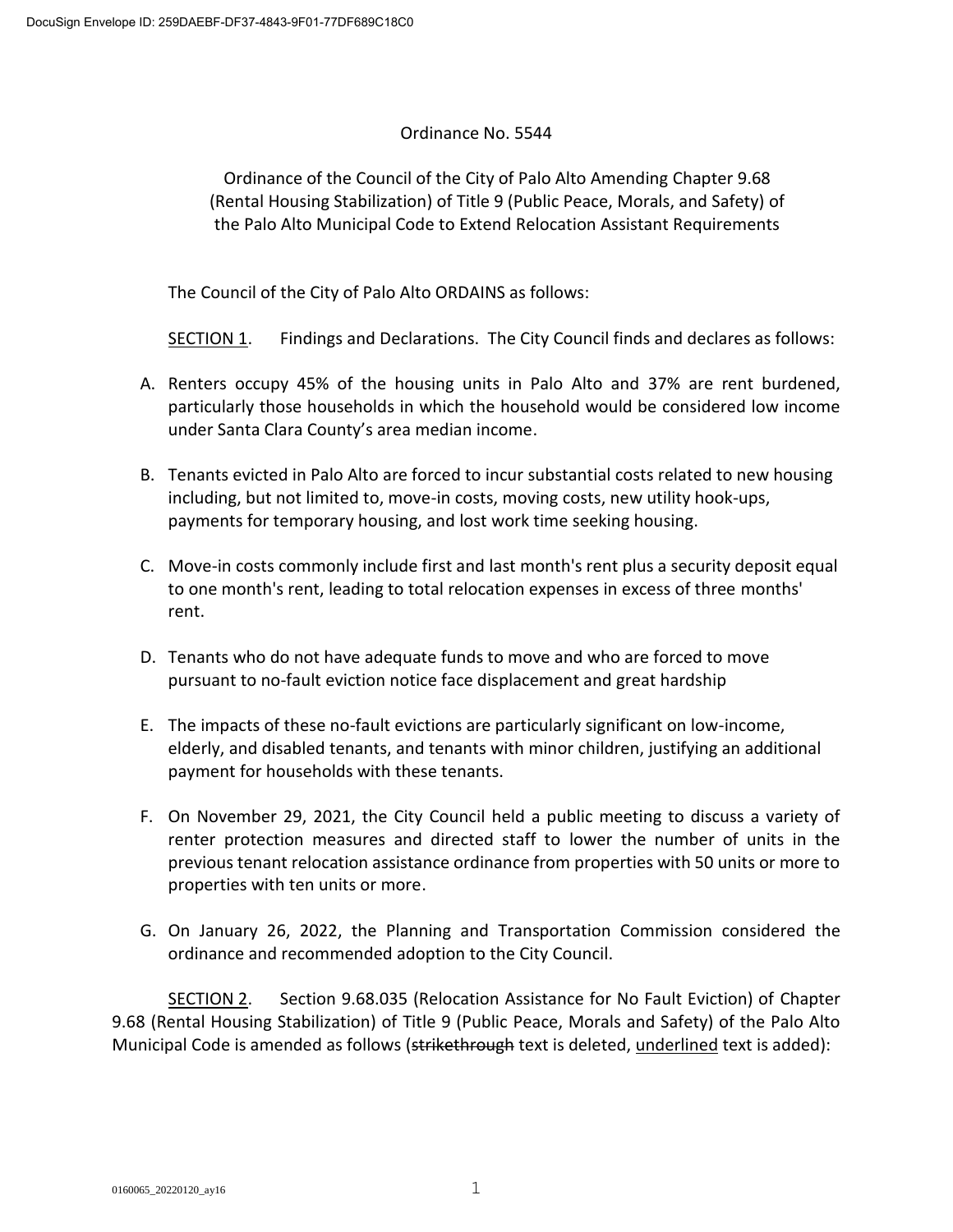## **9.68.035 Relocation Assistance for No Fault Eviction.**

- a) This section shall be applicable only to structures or lots containing 50 10 or more rental units.
- b) For the purposes of this section, a "no-fault eviction" means an action by a landlord to recover possession of a rental unit for any reason other than the following:
	- 1. The tenant has failed to pay rent to which the landlord is legally entitled.
	- 2. The tenant has violated a lawful obligation or covenant of the tenancy.
	- 3. The tenant has refused the landlord reasonable access to the unit for the purposes of making repairs or improvements, for any reasonable purpose as permitted by law, or for the purpose of showing the rental unit to any prospective purchaser or tenant.
	- 4. The tenant is permitting a nuisance to exist in, or is causing damage to, the rental unit.
	- 5. The tenant is using or permitting a rental unit to be used for any illegal purpose.
	- 6. The landlord seeks in good faith to recover possession of the rental unit in order to comply with regulations relating to the qualifications of tenancy established by a governmental entity, where the tenant is no longer qualified. No fault evictions shall include, without limitation, actions in which the landlord seeks in good faith to recover possession of the rental unit:
	- 7. To demolish or otherwise permanently withdraw the rental unit from offer for rent or lease pursuant to California Government Code sections 7060-7060.7.
	- 8. To perform work on the building or buildings housing the rental unit that will render the rentable unit uninhabitable;
	- 9. For use and occupancy by the landlord or the landlord's spouse, grandparents, brother, sister, father-in-law, mother-in-law, son-in-law, daughter-in-law, children, or parents provided the landlord is a natural person.
	- 10. For no specified cause.
- c) Whenever a landlord seeks a no-fault eviction, as defined in this section, other than temporary displacement of 31 days or fewer, the landlord shall provide a relocation assistance payment as follows:
	- 1. Unit Type **Amount** 0 bedrooms 37,000 1 bedroom \$9,000 2 bedrooms 313,000 3 or more bedrooms  $\vert$  \$17,000

If the rental unit is occupied by two or more tenants, the landlord shall provide each tenant with a proportional share of the required payment. One half of the payment shall be paid at the time that the landlord provides notice of its intent to seek no-fault eviction; the remainder of the payment shall be paid to each tenant when that tenant vacates the unit.

2. Notwithstanding subsection  $(d-c)(1)$ , each rental unit that, at the time the landlord provides notice of its intent to seek no-fault eviction, is occupied by a low-income household as defined in Chapter 16.65, a tenant who is 60 years of age or older, a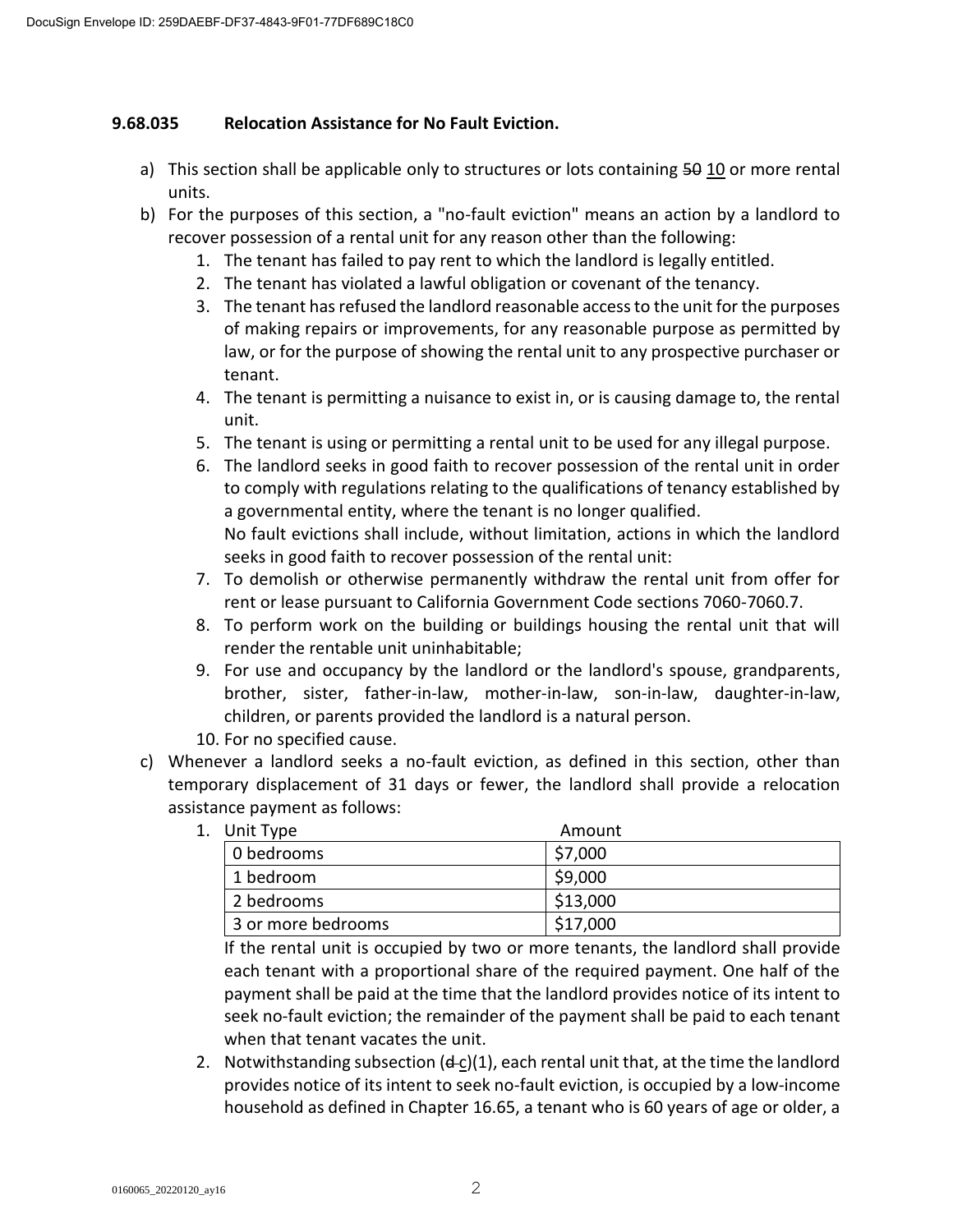tenant who is disabled within the meaning of Government Code section 12955.3, or a tenant who is a minor, shall be entitled to a single additional relocation payment of \$3,000. This amount shall be divided equally among the qualifying (i.e. low-income, elderly, disabled, or minor) tenants. In order to receive this additional payment a qualifying tenant must provide written notice to the landlord of his or her eligibility along with supporting evidence within 15 days of receiving the landlord's notice. The entirety of this additional payment shall be paid within 15 days of the tenant's written notice to the landlord.

- d) Prior to or at the same time that the landlord provides notice of its intent to seek no-fault eviction, the landlord shall serve on the tenant a written notice describing the rights described in this section. The failure to provide this notice shall not operate as a substantive defense to an eviction pursuant to California Government Code sections 7060-7060.7.
- e) Commencing July 1, 2019, the relocation payments specified in this section shall increase annually at the rate of increase in the "rent of primary residence" expenditure category of the Consumer Price Index (CPI) for all urban consumers in the San Francisco-Oakland-San Jose Region for the preceding calendar year. Current rates shall be published on the city's website.
- f) A landlord may request a waiver or adjustment of the relocation assistance payment required by this section only upon a showing that strict application of its requirements would effectuate an unconstitutional taking of property or otherwise have an unconstitutional application to the property. Requests for waiver or adjustment must be submitted in writing to the director of planning and development services together with supporting documentation at least 90 days before the proposed termination of tenancy. Requests shall be acted on by the city council.
- g) The director of planning and development services may issue regulations implementing this section.

SECTION 3. If any section, subsection, clause or phrase of this Ordinance is for any reason held to be invalid, such decision shall not affect the validity of the remaining portion or sections of the Ordinance. The Council hereby declares that it should have adopted the Ordinance and each section, subsection, sentence, clause or phrase thereof irrespective of the fact that any one or more sections, subsections, sentences, clauses or phrases be declared invalid.

SECTION 4. The Council finds that this project is exempt from the provisions of the California Environmental Quality Act ("CEQA"), pursuant to Section 15061 of the CEQA Guidelines, because it can be seen with certainty that there is no possibility that the ordinance will have a significant effect on the environment.

SECTION 5. This ordinance shall be effective on the thirty-first day following its adoption. It is the intent of the City Council that this ordinance shall apply to any no-fault eviction that is not yet completed on the effective date of the ordinance. In the event this ordinance becomes effective after an initial notice of no-fault eviction is sent, the landlord shall provide a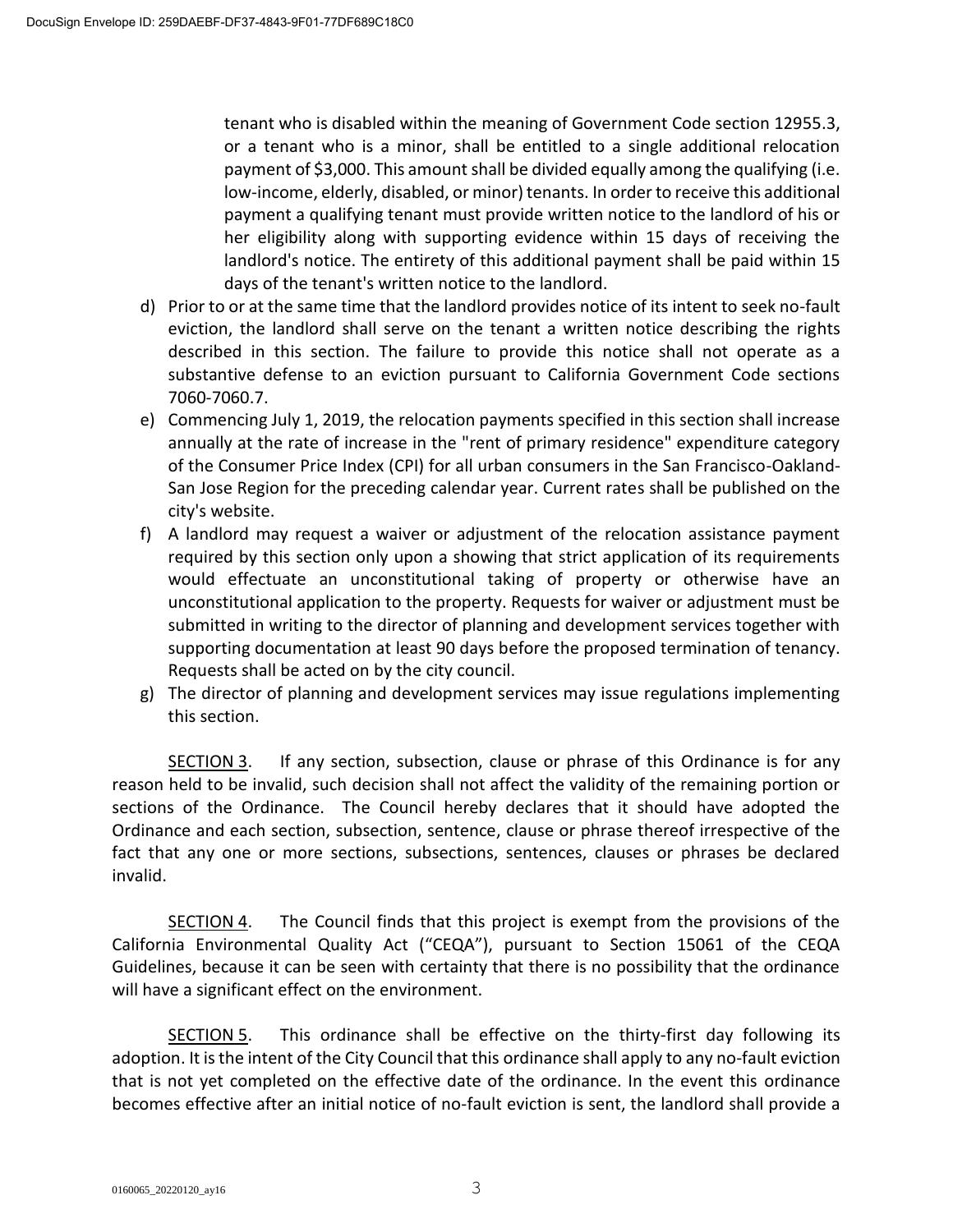written notice of rights, pursuant to PAMC Section 9.68.035, subdivision (d), as soon as practicable. The notice required from a tenant to the landlord pursuant to PAMC Section 9.68.035, subdivision (c)(2) shall be due no sooner than fifteen days following the landlord's notice of rights.

INTRODUCED: January 31, 2022

PASSED: February 14, 2022

AYES: BURT, CORMACK, DUBOIS, FILSETH, KOU

NOES: TANAKA

ABSENT:

ABSTENTIONS: STONE

ATTEST:

DocuSigned by:

 $\frac{\text{part}}{\text{part}}$ 

City Clerk Mayor

APPROVED AS TO FORM: APPROVED:

DocuSigned by:

 $\frac{1}{2}$ Assistant City Attorney<br>Assistant City Attorney City Manager

DocuSigned by:



**Director of Planning and** Development Services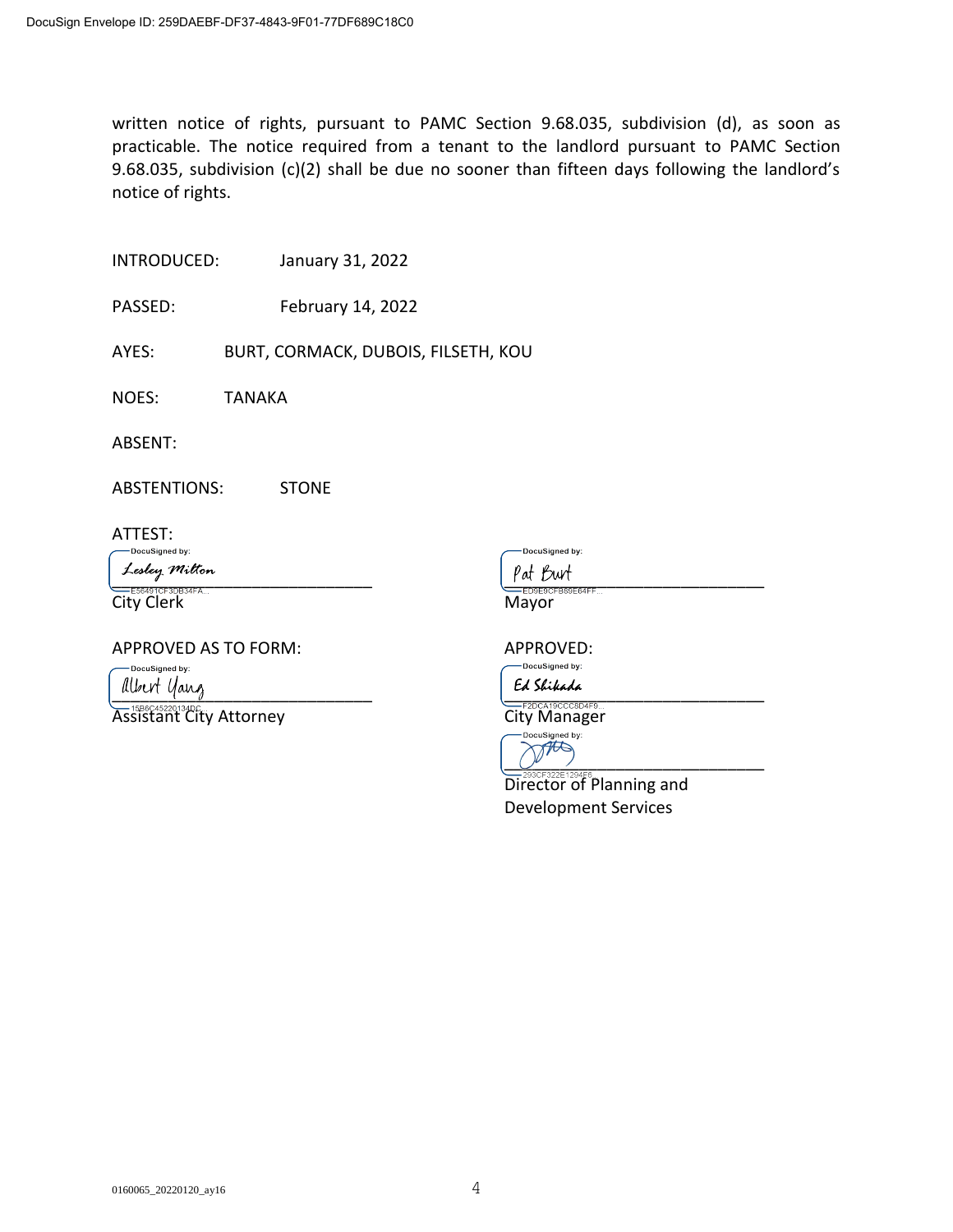### **Certificate Of Completion**

Envelope Id: 259DAEBFDF3748439F0177DF689C18C0 Status: Completed Subject: Please DocuSign: ORD 5544 Ordinance Amending Ch 9.68 of PAMC to Extend Relocation Assistance Re... Source Envelope: Document Pages: 4 Signatures: 5 Envelope Originator:

Certificate Pages: 2 Initials: 0 Danielle Kang AutoNav: Enabled EnvelopeId Stamping: Enabled Time Zone: (UTC-08:00) Pacific Time (US & Canada)

#### **Record Tracking**

Status: Original 2/17/2022 11:55:48 AM Security Appliance Status: Connected Pool: StateLocal

#### **Signer Events Signature Timestamp**

Albert Yang Albert.Yang@CityofPaloAlto.org Assistant City Attorney City of Palo Alto Security Level: Email, Account Authentication (None)

#### **Electronic Record and Signature Disclosure:**  Not Offered via DocuSign

Jonathan Lait Jonathan.Lait@CityofPaloAlto.org Interim Director Planning and Community Environment

City of Palo Alto

Security Level: Email, Account Authentication (None)

**Electronic Record and Signature Disclosure:**  Not Offered via DocuSign

Ed Shikada

Ed.Shikada@CityofPaloAlto.org

Ed Shikada, City Manager

City of Palo Alto

Security Level: Email, Account Authentication (None)

**Electronic Record and Signature Disclosure:**  Not Offered via DocuSign

Pat Burt pat@patburt.org Mr Security Level: Email, Account Authentication (None) Signature Adoption: Pre-selected Style

**Electronic Record and Signature Disclosure:**  Not Offered via DocuSign

Holder: Danielle Kang Danielle.Kang@cityofpaloalto.org Storage Appliance Status: Connected **Pool: City of Palo Alto** Location: DocuSign Location: DocuSign

# .<br>DocuSianed by:

albert yang -<br>-15B6C45220134DC..

Signature Adoption: Pre-selected Style Using IP Address: 174.250.18.7 Signed using mobile



Signature Adoption: Uploaded Signature Image Using IP Address: 99.88.42.180

Sent: 2/17/2022 2:30:27 PM Viewed: 2/24/2022 6:40:35 PM Signed: 2/24/2022 6:54:04 PM

DocuSianed by: Ed Shikada -F2DCA19CCC8D4F9..

Signature Adoption: Pre-selected Style Using IP Address: 199.33.32.254

Sent: 2/24/2022 6:54:06 PM Viewed: 2/25/2022 9:37:29 AM Signed: 2/25/2022 9:37:39 AM

DocuSigned by: Pat Burt ED9E9CFB89E64FF..

Using IP Address: 98.35.161.52

Sent: 2/25/2022 9:37:40 AM Viewed: 2/25/2022 9:41:49 AM Signed: 2/25/2022 9:42:29 AM

# Location: DocuSign

250 Hamilton Ave Palo Alto , CA 94301

Sent: 2/17/2022 12:02:23 PM Viewed: 2/17/2022 2:29:37 PM Signed: 2/17/2022 2:30:26 PM

Danielle.Kang@cityofpaloalto.org IP Address: 199.33.32.254

# DocuSian